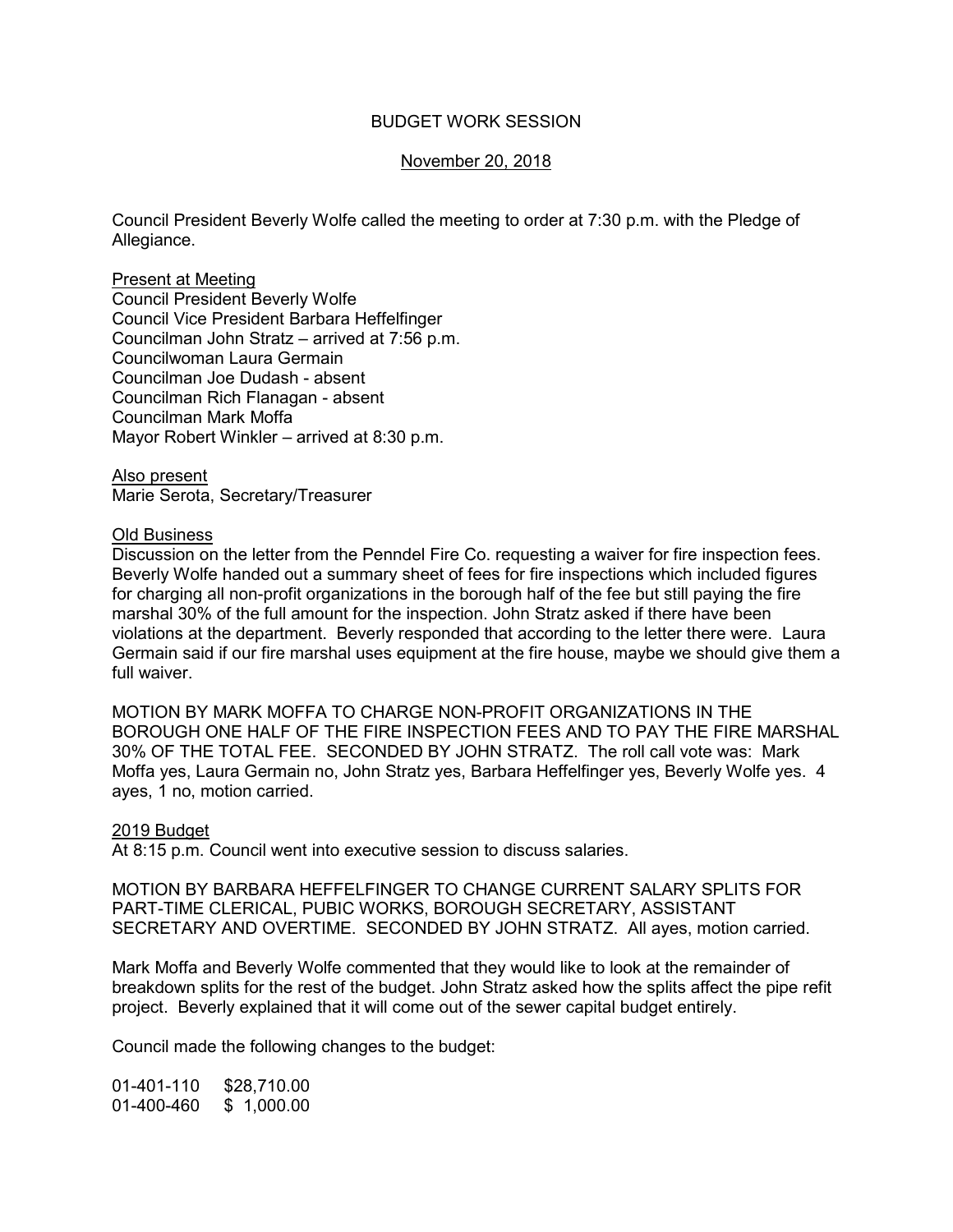| 01-404-314 | \$10,000.00 |
|------------|-------------|
| 01-406-342 | \$1,150.00  |
| 01-408-310 | \$30,000.00 |

Mayor Winkler made the following changes to the police department budget:

| 01-410-110 | \$275,525.00   |
|------------|----------------|
| 01-410-146 | \$ 30,250.00   |
| 01-410-149 | \$10,300.00    |
| 01-410-180 | 4,635.00<br>\$ |
| 01-410-420 | \$<br>3,500.00 |
| 01-410-460 | 4,250.00<br>S  |

Council thanked the Mayor for reducing the police department expenses.

Additional changes to the budget:

| 01-412-530<br>01-413-450<br>01-430-110 | \$1,250.00<br>\$35,000.00<br>\$3,000.00 |                                                          |
|----------------------------------------|-----------------------------------------|----------------------------------------------------------|
| Lines added: 01-457-247                | 01-457-310                              | \$700.00 for play dates and other expenses<br>\$1,000.00 |
| 01-457-450<br>01-483-196<br>01-486-355 | \$12,200.00<br>\$47,000.00<br>750.00    |                                                          |

After reductions were made, the revenue total was \$859,620.00, expense totals \$869,248.00; the difference is \$9,628.00.

There was discussion on the playground equipment donation that the rec. board was offered. John Stratz said if we accept the equipment, the amount of playground mulch will have to be doubles. Beverly Wolfe said we would need to create a supplementary area to adhere to regulations. Laura Germain commented we could use the canopy for shade. Beverly Wolfe added that we don't have the space for it.

Beverly Wolfe shared with Council Middletown Township's budget for 2019, which includes a list of 2018 accomplishments and 2019 goals for each committee. She would like for our committees to do the same.

Council will have a special meeting on December 10<sup>th</sup> at 7:00 p.m. to review the refuse budget after the bids have been opened. Another special meeting to adopt the 2019 budget on December 21 at 6:00 p.m.

MOTION BY MARK MOFFA TO AUTHORIZE ADVERTISEMENT OF THE DECEMBER 10, 2018 AT 7:00 P.M. AND DECEMBER 21, 2018 AT 6:00 P.M. SPECIAL MEETINGS. SECONDED BY LAURA GERMAIN. All ayes, motion carried.

John Stratz said on Monday at 8:30 a.m. there will be a meeting with KLS Lighting for one on one questions/information on the street lighting project.